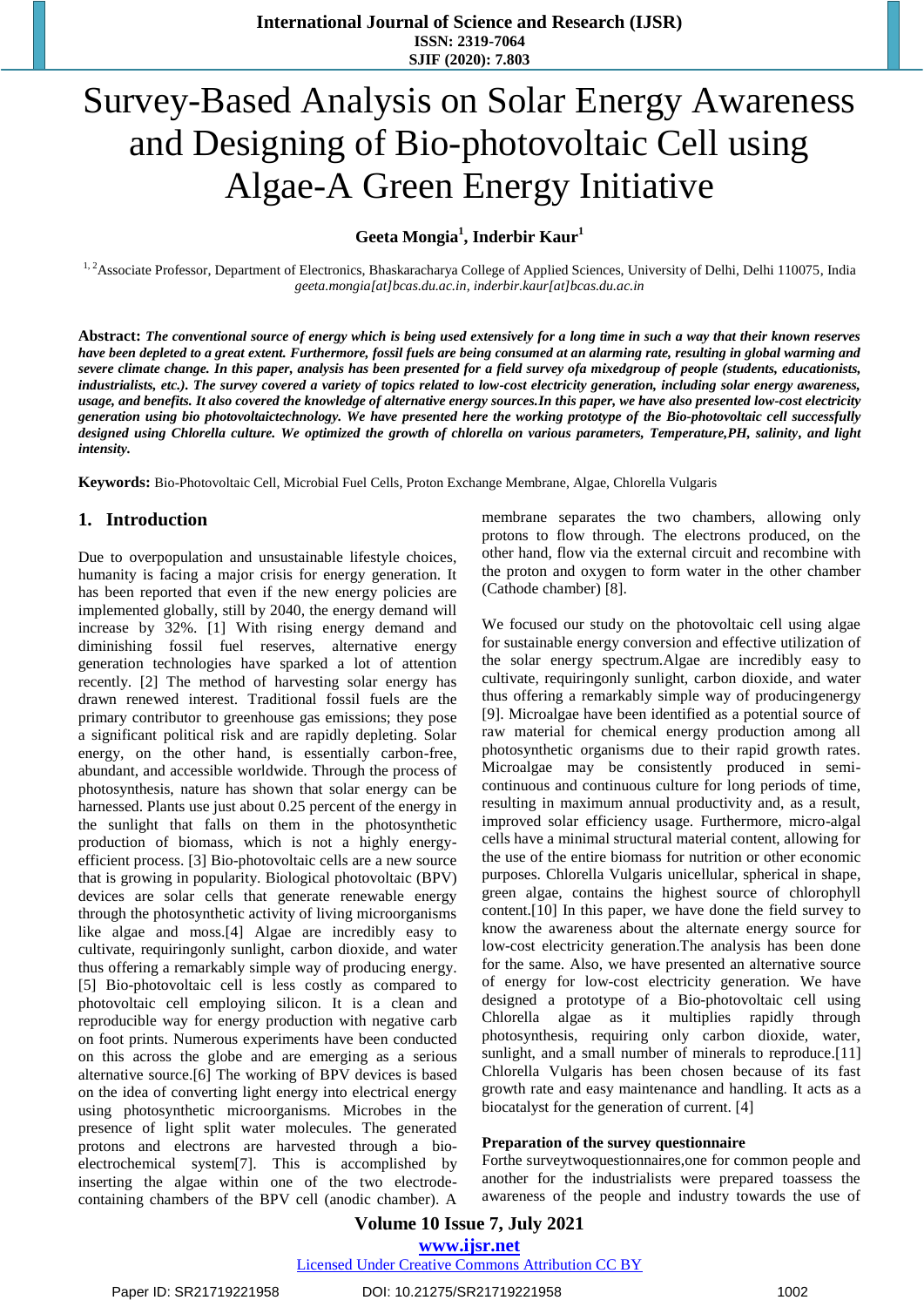alternate sources ofenergy such as solar energy.For the survey, common people, residential societies, andschools of Delhi were visited. The various schools, colleges, and industries were covered for the survey. Based on the survey, results were analyzed and pie charts wereprepared shown in Fig 2 and Fig 3.

#### **Selection of Algae for construction of prototype biophotovoltaic cell**

The basis for the selection of algae would be suitable for being used in a bio-photovoltaic cell.–fast growth, easy maintenance, less waste generation, better performance and efficiency, andeconomical. Single-cell Chlorella species were chosen. Its better growth and ability to generate important by-products made it a clear winner amongst other competent [10]. Chlorella culture was obtained from Blue-Green Algae Centre, Indian Agricultural Research Institute,PUSA and Grown in our laboratory in the Plant growth chamber under conditions standardized-light(1000 lux), pH $(8.2-8.7)$ , temperature  $(16-27<sup>o</sup>C)$ , mixing, and aeration and salinity (20-24gm/L). The experimental conditions were optimized for the growth of *Chlorella*  which has been used asa test organism for the construction of Bio-photovoltaic cells.

# **2. Result and Discussion**

#### **Conclusions of the Survey**

Figure 1 and Figure 2 below presents Survey results. A field survey of mixed people (students, educationists, industrialists, etc.) was conducted covering different aspects of solar energy like its awareness, usage, and benefits. About 71% of the people knew about the government's initiative to reduce carbon emissions.

In Delhi and NCR regions more than 49% of the people consume 300kWh and aboveelectricity in a month which depicts how much electricity we are wasting and as nowadays the cost of electricity is so high, so we can consider that they are giving a large partof their income towards this energy consumption. Only 14% of the people consume 100-200kWh electricity in a month while the rest are average consumers (between 200-300kWh).

The next question was very beneficial as it discussed how many people are aware ofalternate energy sources by which we can take a step towards green energy. Only asmall portion 25% area ware of solar energy which brings a great surprise that people are not aware of a source that is emerging so quickly and has been established verysuccessfully in most of the countries across the globe. 36% of the people answered that they haven't even heard of the term solar panels which shows that there is less awareness amongst people and a large population of 35% of people who knew about itwasn't installing it because of its cost of installation.While the remaining population who had installed solar panels weren't benefitted from these. Only 40% voted that it is of use and 30% voted against it due to its maintenance cost and that period is too long to recover the cost of installation.

The less awareness was also a reason due to which 66% of people are not using somevery useful household solar appliances such as solar geysers, solar cookers, etc. 10%knew about solar cookers and are using them, while the ratio for solar geysers and solar heaters was only 5% and 4% respectively.

**Analysis of data on various initiatives in the area of photovoltaic**



**Figure 1**

**Volume 10 Issue 7, July 2021 www.ijsr.net** Licensed Under Creative Commons Attribution CC BY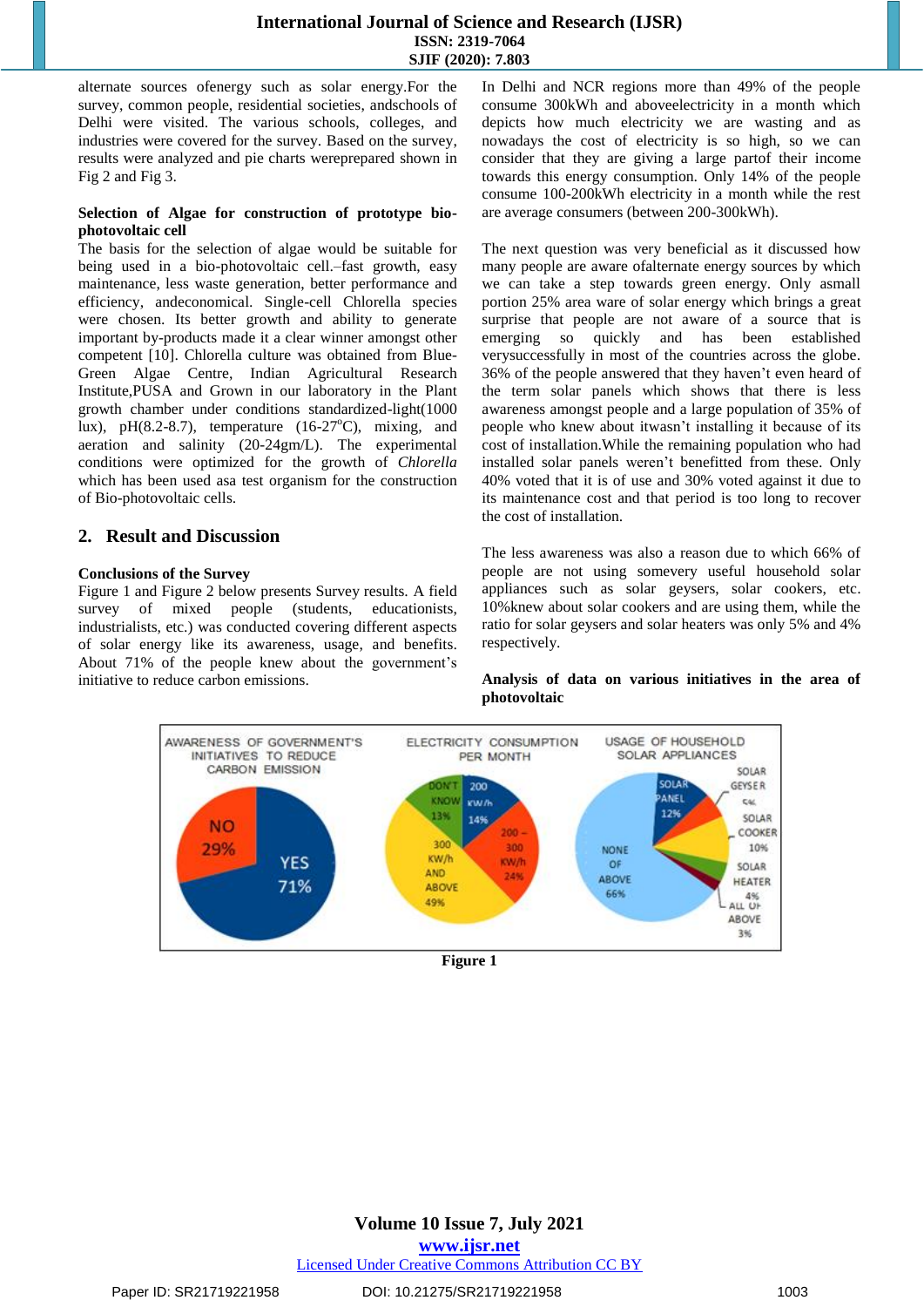

#### **Growth and inoculation of algae under optimum conditions**

The cultures procured from Blue-Green Algae Centre,(IARI), PUSA were grown in our laboratoryin the Plant growth chamber as shown in Fig 3. The experimental conditions were optimized for the growth of Chlorella, which has been used asa test organism for the construction of BPV. The optimization of Various parameters was done in a plant growth chamber in our laboratory. The optimized

Parameters for Chlorella Vulgaris obtained are as follows [12]: Temperature (oC) in the range of 16-27 oC,optimized at 20oC.Salinity (g/l) in the range 12-40 g/l, optimized at 20 g/l. Light intensity (lux) in the range of  $1,000-10,0000$  lux, optimized at 5,000 lux and pH value in the range of 7-9 has its optimized value of 8.2. All these parameters were optimized for beet performance of Chlorella Vulgaris s for maximum power generation.



**Figure 3:** Chlorella Vulgaris Cultures Grown in our laboratory in the Plant Growth Chamber

#### **Designing of Prototype of Bio-Photovoltaic Cell**

After optimization of algae cultures, the prototype was constructed with a proper selection of electrodes and a proton selective membrane. Nafion (117) is found effective as a membrane forproton exchange membrane (PEM) fuel cells by permitting hydrogen ion transport while preventing electron conduction. For the construction of the prototype, two glass chambers were joined through the Nafion membrane. One glass chamber contains Chlorella Vulgaris and the other contains distilled water. Electrodes were inserted in both chambers and they were connected externally through a multimeter as shown in Fig. 4,thereby completing the circuit for the flow of electrons between the chambers. The voltage thus obtained can be measure through a multimeter. Zinc and copper were used as cathode and a node respectively. Successful working of the constructed prototype is shown in Fig 4 and it generated a moderate amount of voltage.

# **Volume 10 Issue 7, July 2021 www.ijsr.net**

#### Licensed Under Creative Commons Attribution CC BY

Paper ID: SR21719221958 **DOI: 10.21275/SR21719221958** 1004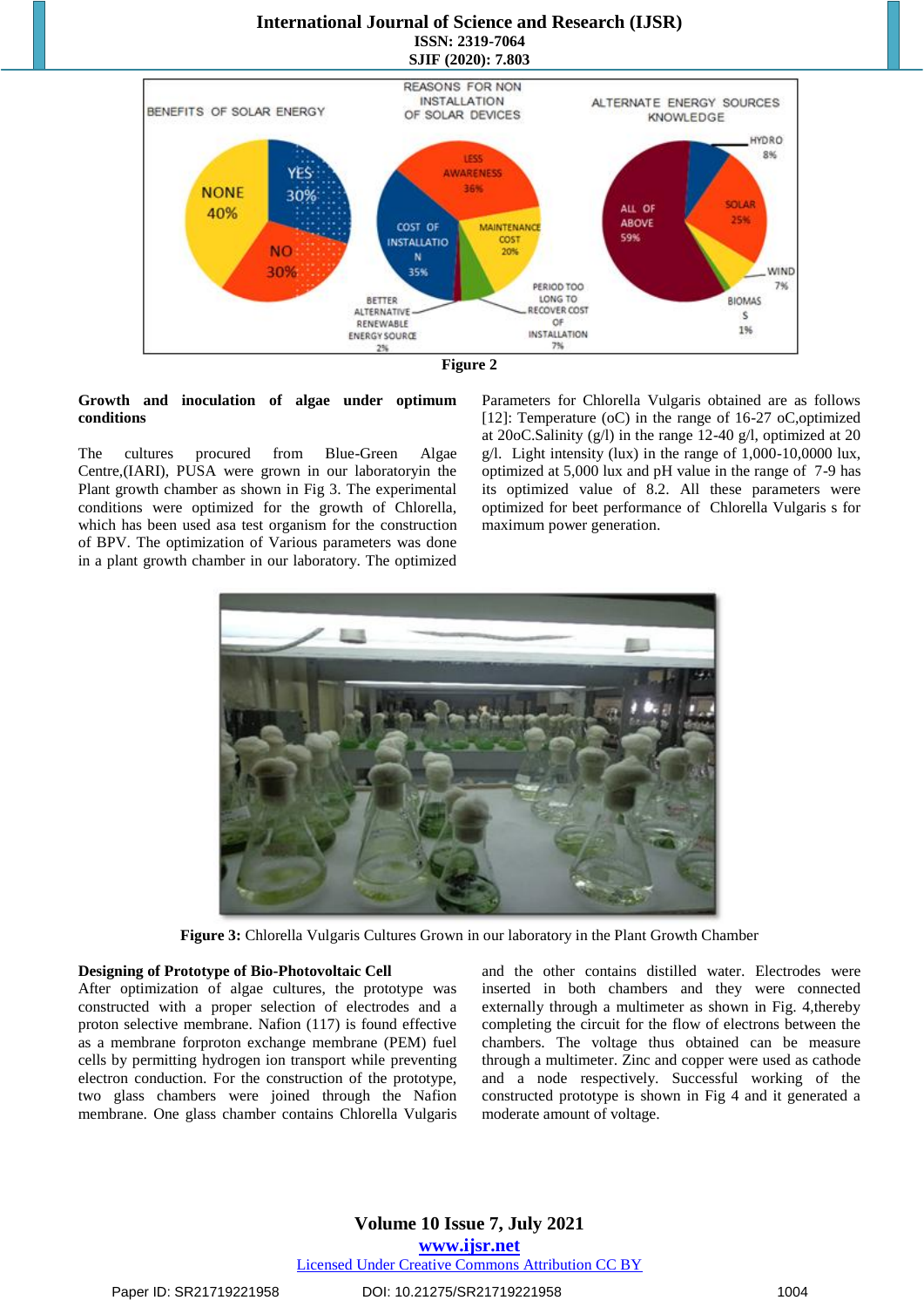

**Figure 4:** Working of Prototype of Bio- photovoltaic Cell

# **3. Conclusions**

The survey analysis shows that more awareness needs to be given to people to save our planet from various crises such as global warming and protecting many species on the earth getting distinct. Further, the research work exploits the potential of Bio-Photovoltaic cell as a sustainable, efficient, and renewable energy production source. Wepresent biophotovoltaic cell, a concept that exploits bio-energy sources, like algae and blue-green algae to convert solar energy into electrical energy. The major concept with which we started is to design adevice that can meet the demand for a small light weight power source to provide power in remote areas, on roads (street lighting), highways, and emergency exits.Bio-photovoltaic cells may be the only technology capable of providing power at that scale.These cells could be used more easily and are relatively safer than photovoltaic. They havethe potential to be less expensive than photovoltaic because they don't require preciousmetal catalysts and use the most effective configuration than the traditional design. Algaeand blue-green algae can utilize sunlight and carbon dioxide to convert solar intoelectrical energy.A distinctive property of bio-photovoltaic is that of being able to self-assemble and self-repair. **The development of biofuel cells is a multidisciplinaryendeavor.**

# **4. Acknowledgment**

We acknowledge Bhaskaracharya College of Applied Sciences, University of Delhi for the researchArticle. We are also thankful to the Indian Agricultural Research Institute-Blue-Green Algae Division, forproviding Algal cultures to do the research work.

# **References**

- [1] "World Energy Outlook 2015," Nov. 2015, doi: 10.1787/WEO-2015-EN.
- [2] D. Kouroussis and S. Karimi, "Alternative Fuels in Transportation," *Bull. Sci. Technol. Soc.*, vol. 26, no. 4, pp. 346–355, Aug. 2006, doi:

10.1177/0270467606292150.

- [3] "Solar Energy Perspectives Technologies-: HSTCQE=VWYZ\]."
- [4] B. De Caprariis, P. De Filippis, A. Di Battista, L. DiPalma, and M. Scarsella, "Exoelectrogenic activity of a green microalgae, chlorella vulgaris, in a biophotovoltaic cells (bpvs)," *Chem. Eng. Trans.*, vol. 38, pp. 523–528, 2014, doi: 10.3303/CET1438088.
- [5] "Harnessing the power of algae: new, greener fuel cells move step closer to reality | University of Cambridge." https://www.cam.ac.uk/research/news/harnessing-thepower-of-algae-new-greener-fuel-cells-move-stepcloser-to-reality.
- [6] P. B. Alex driver, "Biophotovoltaics Energy from algae," *Catal. April 2011*, vol., no., pp. 13–15, 2011, [Online]. Available: http://dx.doi.org/10.1038/s41467- 018-03320-x%0Ahttp://dx.doi.org/10.1038/s41560- 017-0073- 0%0Ahttp://dx.doi.org/10.1039/C4EE03875D%0Ahttp ://dx.doi.org/10.1016/j.cub.2017.02.060%0Ahttp://dx.d oi.org/10.1016/j.bbabio.2015.10.007%0Ahttp://www. mdpi.com/2079-773.
- [7] J. Tschörtner, B. Lai, and J. O. Krömer, "Biophotovoltaics: Green Power Generation From Sunlight and Water," *Front. Microbiol.*, vol. 0, no. APR, p. 866, 2019, doi: 10.3389/FMICB.2019.00866.
- [8] G. Xie and T. Okada, "Water Transport Behavior in Nafion 117 Membranes," *J. Electrochem. Soc.*, vol. 142, no. 9, pp. 3057–3062, Sep. 1995, doi: 10.1149/1.2048686.
- [9] "Lighting + Nature (2): Algae bio-powering light Daria Casciani." https://dariacasciani.net/2011/12/23/algae-biopowering-light/
- [10] K. G. Satyanarayana, A. B. Mariano, and J. V. C. Vargas, "A review on microalgae, a versatile source for sustainable energy and materials," *Int. J. Energy Res.*, vol. 35, no. 4, pp. 291–311, Mar. 2011, doi: 10.1002/ER.1695.
- [11] T. M. Boudreau, P. K. Sibley, S. A. Mabury, D. G. C. Muir, and K. R. Solomon, "Laboratory Evaluation of

# **Volume 10 Issue 7, July 2021**

#### **www.ijsr.net**

# Licensed Under Creative Commons Attribution CC BY